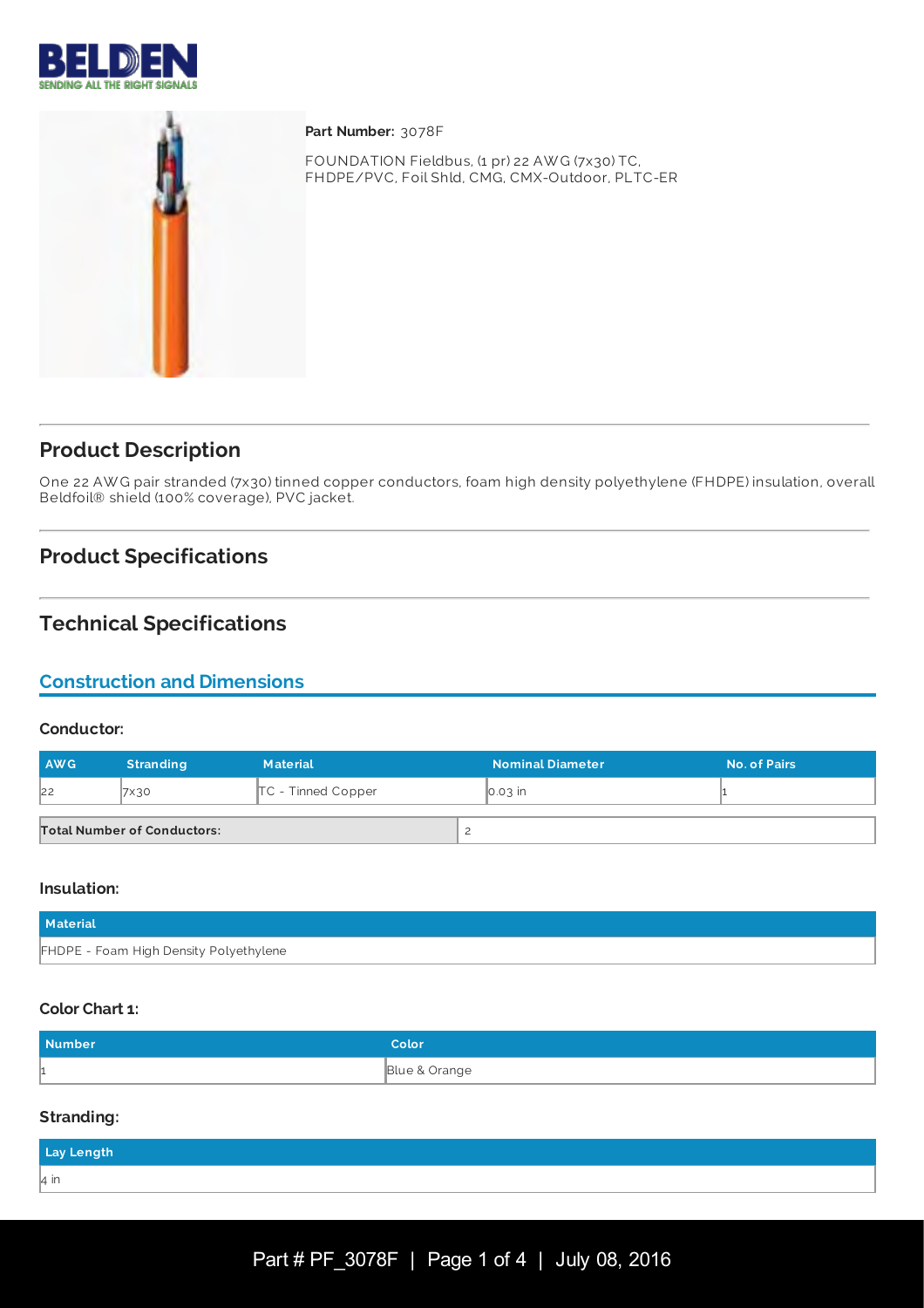## **Outershield 1:**

|      | <b>Type Material</b>              | <b>Material Trade</b><br><b>Name</b> | Coverage<br>$\mathbb{R}^2$     | <b>Drainwire</b><br><b>Material</b> | <b>Drainwire</b><br>AW <sub>G</sub> | <b>Drainwire Construction n x</b> |
|------|-----------------------------------|--------------------------------------|--------------------------------|-------------------------------------|-------------------------------------|-----------------------------------|
| Tape | Aluminum Foil-Polyester<br>II ape | Beldfoil®                            | $\mathsf{h}$ oo $\mathscr{\%}$ | $TC - Tinned$<br>$\mathbb{C}$ opper | 12 C                                | $7x28$ mm                         |

### **Outerjacket 1:**

| Material                        | <b>Nominal Diameter</b>                                                                      |  |
|---------------------------------|----------------------------------------------------------------------------------------------|--|
| <b>PVC</b> - Polyvinyl Chloride | $\vert 0.351 \vert$ in                                                                       |  |
| <b>Print Legend:</b>            | BELDEN 3078F DATABUS(R) 1PR22 SHIELDED (UL) CM 75C<br>E108998 OR PLC SUN RES OR C(UL) CM 75C |  |

# **Electrical Characteristics**

#### **Conductor DCR:**

| Individual Pair Nominal Shield DCR | <b>Nominal Conductor DCR</b> |
|------------------------------------|------------------------------|
| 3.3 Ohm/1000ft                     | ∥17.1 Ohm∕1000ft             |

## **Capacitance:**

| <b>Max. Capacitance Unbalance</b>         | <b>Nom. Capacitance Conductor to Shield</b> |                                                                                                       | <b>Nom.Mutual Capacitance</b> |
|-------------------------------------------|---------------------------------------------|-------------------------------------------------------------------------------------------------------|-------------------------------|
| $0.46$ pF/ft                              | 16pF/ft                                     |                                                                                                       | $8.5$ pF/ft                   |
|                                           |                                             |                                                                                                       |                               |
| <b>Other Electrical Characteristic 1:</b> |                                             | ISA/IEC SP50 Requirements: Impedance @ 250 kHz, 625 kHz, 1.25<br>MHz, and 3.125 MHz: 150 +/- 10% Ohms |                               |
| <b>Other Electrical Characteristic 2:</b> |                                             | 1.0 and 2.5 MBits/sec                                                                                 |                               |

## **High Frequency (Nominal/Typical):**

| Nom. Insertion Loss |
|---------------------|
| $0.18$ db/100ft     |
| $0.26$ db/100ft     |
| $0.34$ db/100ft     |
| $0.55$ db/100ft     |

## **Delay:**

| Nominal Velocity of Propagation (VP) [%] |  |
|------------------------------------------|--|
| 78 %                                     |  |

### **High Freq:**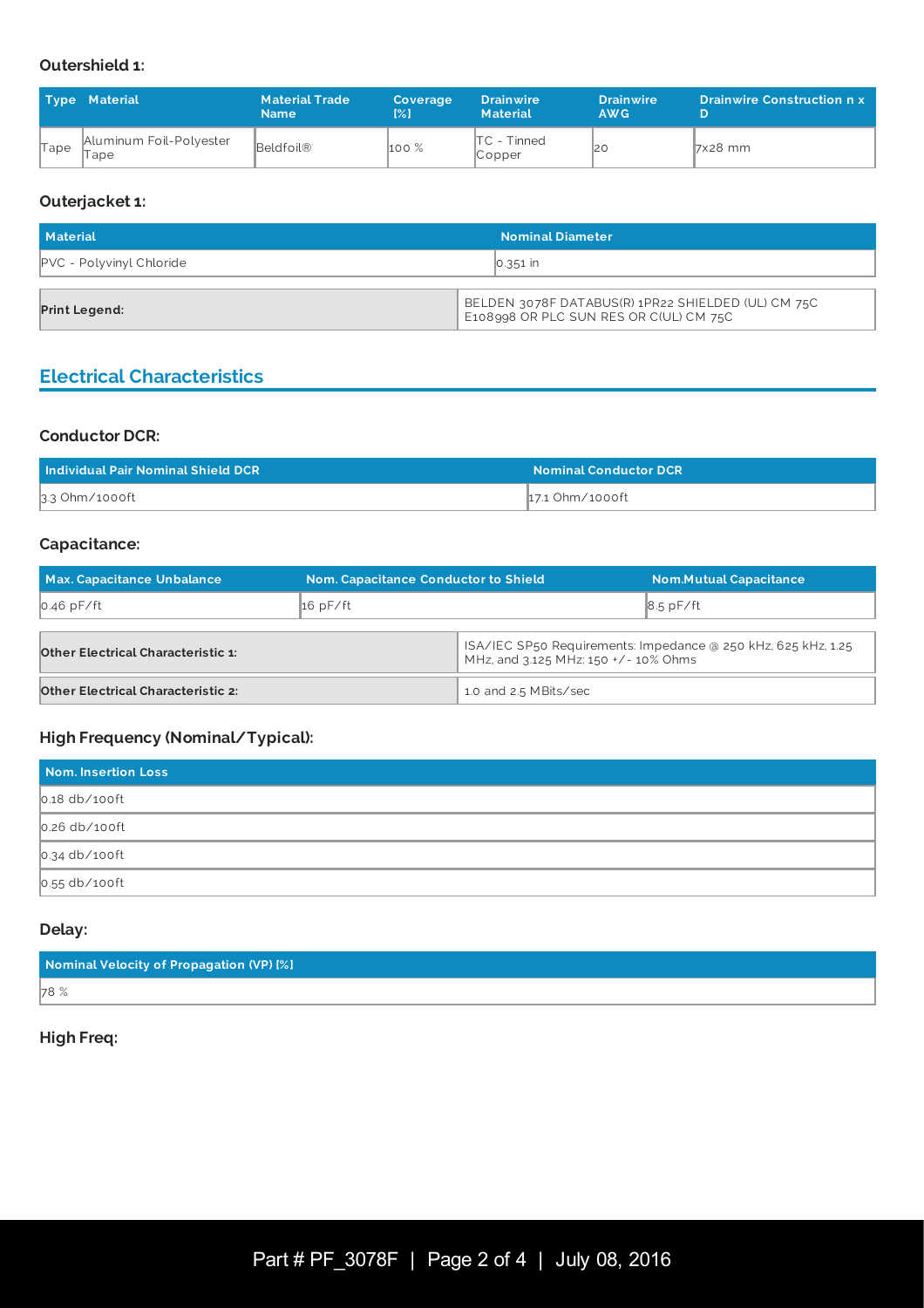| <b>Frequency [MHz]</b> | Max./Min. Input Impedance (unFitted) |
|------------------------|--------------------------------------|
|                        | 150 Ohm                              |
| 1 MHz                  |                                      |
| $0.25$ MHz             |                                      |
| 0.625 MHz              |                                      |
| 1.25 MHz               |                                      |
| 3.125 MHz              |                                      |
| 0.625 MHz              |                                      |
| $1.25$ MHz             |                                      |
| 3.125 MHz              |                                      |

### **Current:**

| Element       | Max. Recommended Current [A] |
|---------------|------------------------------|
| Per Conductor | $\vert$ 2.5 Amps             |

#### **Inductance:**

| Nominal Inductance |  |
|--------------------|--|
| $0.3 \mu H / ft$   |  |

## **Voltage:**

| UL Voltage Rating |  |
|-------------------|--|
| 300 V RMS         |  |

# **Use**

| <b>Max Recommended Pulling Tension:</b> | ว2 lbs |
|-----------------------------------------|--------|

## **Safety**

| UL Flammability: | UL1685 UL<br>Loading |
|------------------|----------------------|

## **Temperature Range**

| <b>Operating Temp Range:</b> | , -40˚C To +75˚C |
|------------------------------|------------------|
| <b>UL Temp Rating:</b>       | 75°C             |

# **Mechanical Characteristics**

| Min Bend Radius/Minor Axis:<br>ا اا ر⊙ن ِ |  |
|-------------------------------------------|--|
|                                           |  |

# **Part Number**

| Plenum (Y/N): | Νo |
|---------------|----|